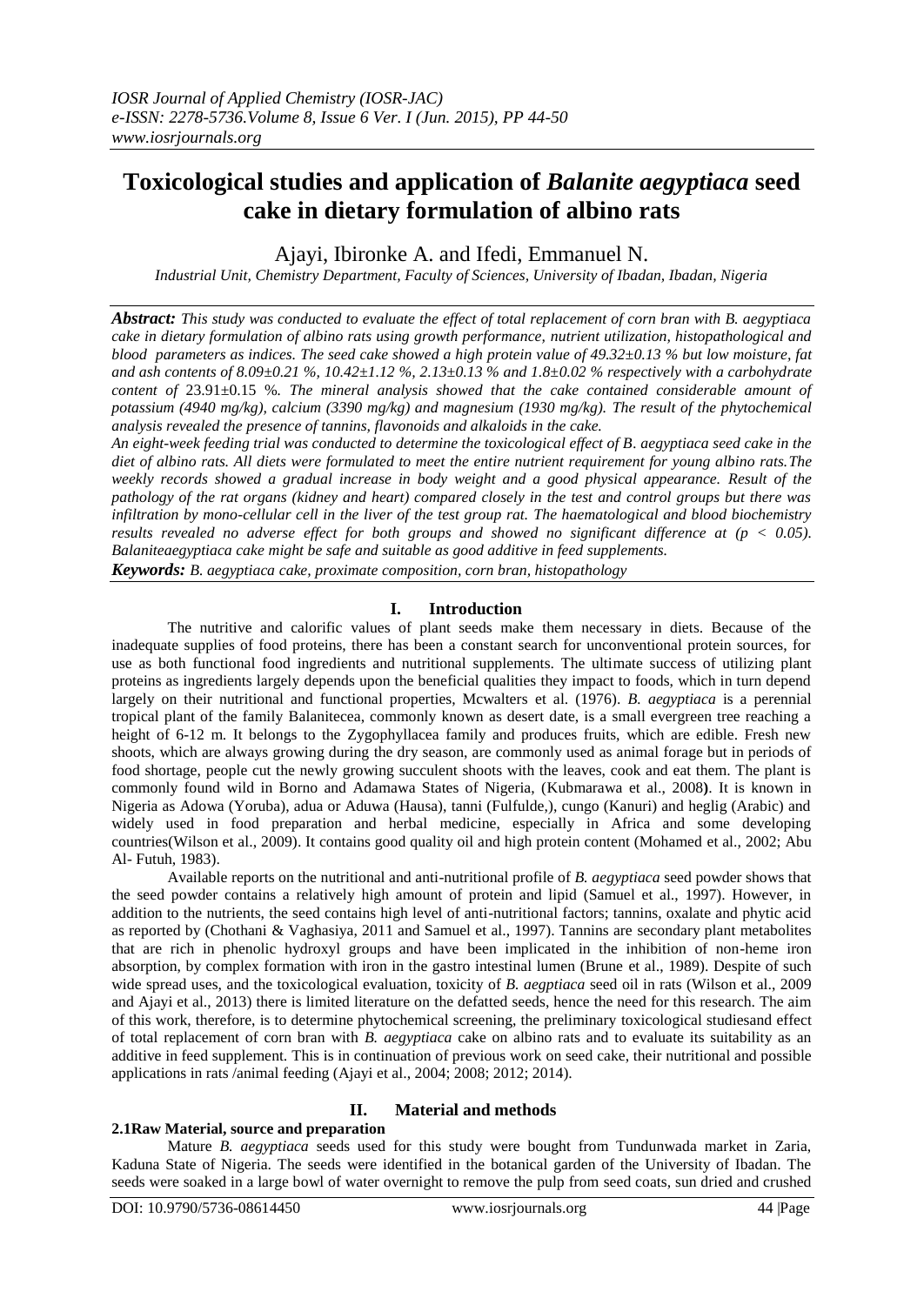by a metal hammer to obtain the kernel. The kernels were grounded into paste to increase the extent of extraction. Oil was extracted from the seed flour by soxhlet extraction method using n-hexane as the solvent. .*B. aegyptiaca* seed cake (BASC) obtained after the oil extraction was air dried, pulverized and passed through a 200 mesh size to obtain the defatted powder which was used as experimental material. Also reagents used for the chemical analysis were of analytical grade.

# **2.2 Chemical compositions**

# **2.2.1 Proximate analysis**

The ash content of *B. aegyptiaca* seed cake and the compounded feed was determined by heatingat 550 <sup>0</sup>C a representative 2 g sample in a vector Muffle furnacefor five hours (Ajayi, 2009). Moisture, crude fat and crude fibre contents were determined following the methods of Association of Official Analytical Chemists (AOAC, 2006). Nitrogen content of the seed cake was estimated using the micro-kjeldahl method as described by AOAC (1990) and crude protein was calculated using (N x 6.25). Carbohydrate contents were determined by difference  $[100 -$  (moisture + protein + crude fat + ash + crude fiber)]. The calorific energy value was obtained according to the methods of Olaofe et al. (2009) by multiplying the values of carbohydrate, protein and crude fat with Atwater factors of 17, 17 and 37 respectively. Determinations were in triplicate.

# **2.2.2 Phytochemical analysis**

The phytochemical screening for the presence of saponins, tannins, alkaloids, flavonoid, steroid and glycoside were carried out according to the methods describe by Trease and Evans (1983), Hassan et al., (2004) and Ajayi et al. (2011).

# **2.2.3 Analysis of Mineral Elements**

Exactly 1.00 g of defatted B. aegyptiaca was digested with 10 ml mixture of concentrated HNO<sub>3</sub> and perchloric acid (2:1 v/v) until the solution became clear. Thereafter, it was transferred to a 100 ml volumetric flask, diluted and made up to the mark with deionized water. The solution obtained was stored in a clean polyethylene bottle. The mineral element content was determined using an atomic absorption spectrophotometer (Perkin–Elmer model 703, USA) and flame photometer as described by Onyeike and Acheru (2002).

# **2.3 Animal, diets and feeding**

# **2.3.1 Feed compounding**

The feed that was used for the experiment was formulated to meet the entire nutrient requirement for young rats. The feed was prepared according to the formula and procedure used by Toyomizu et al. (2003) with little modification. The basic ingredients used were: maize (40 %), soybeans (18.21 %), bone (3.3 %), salt (0.79 %), groundnut cake (14.20 %), palm kernel cake (7.08 %), wheat (7.08 %), corn bran (7.08%) and oyster shell (2.26 %). The above were used to compound feed for the control diet (A). Corn bran was totally replaced with *B. aegyptiaca* seed cake (7.08 %) in compounding the experimental diet (B). Ingredients of the diets were mixed thoroughly to obtain a homogenous mixture which was pelletized, dried, weighed and packed into two different transparent sterile plastic containers for the analysis.

# **2.3.2 Experimental animal**

A total number of fourteen albino rats, specific pathogen free, aged 4 weeks and weighing 60 - 80 g were obtained from the animal house of Veterinary Department, University of Ibadan, Nigeria. The animals were divided into two groups (A and B) of seven rats per group and were fed for a period of eight weeks before sacrifice. They were allowed to acclimatize for one week before the commencement of the experiment. All animals were house in well-constructed plastic cages (7 rats/cage) placed in well ventilated rooms and kept on a 12 h light/12 h dark cycle.Good hygiene wasmaintained by constant cleaning and removal of feces andspilled feed from cages daily. During the 8 weeks of the experiment, the rats were fed with the compounded diets and tap water ad libitum.

# **2.3.3 Blood and tissue collection**

At the end of the experiment, the animals were sacrificed under light ether anesthesia. Blood samples were collected by cardiac puncture before incision of the abdomen; 3 ml of blood samples were collected in plaintubes, serum was collected and frozen at -30°C until the time for analysis. Liver, heart, kidney, lungs, and brain tissues were cut in smallpieces and immersed in neutral buffered formalin 10 % for histopathology following the method described in Althnaian et al. (2013).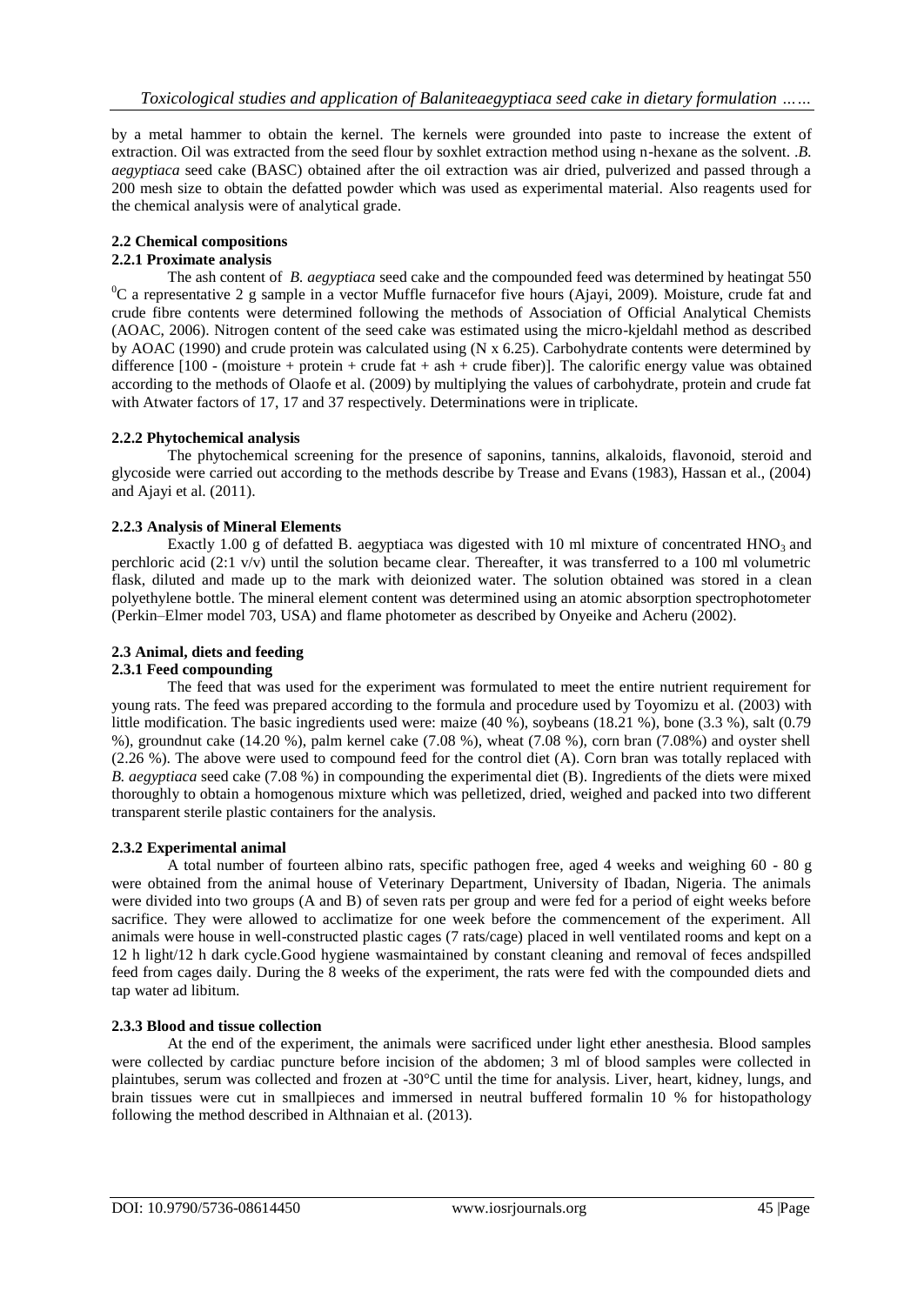# **2.4 Haematologicaland blood biochemistry analyses**

Commercial test kits obtained from Randox laboratories Co Atrium, UK were used for all biochemical parameters. 3 ml of rat blood were collected into EDTA bottles through ocular puncture for Haematological analyses. The packed cell volume, haemoglobin concentration, red blood cell, white blood cell differential counts, mean corpuscular volume and mean corpuscular haemoglobin concentration were determined and calculated respectively using the standard technique as described by Jain (1986). Blood biochemistry parameters such as aspartate amino transferase, alanine amino transferase and alkaline phosphatase were determined by the method of described in Chawla (1999).

#### **2.5 Tissue pathology**

The liver, kidney, heart and brain and of the rats after eight weeks of experiment were harvested and fixed in 10% neutral buffered formalin in labeled bottles. The tissues were processed routinely anddehydrated in graded concentration of xylene. They were infiltrated and embedded in molten paraffin wax, sectioned at 5  $\mu$ and transferred to clean glass slides. The thin sections were stained with haemotoxylin and eosin (H and E) dyes for examination under the light microscope, Shittu et al. (2006). The stained slide was observedunder a light microscope. Sections were examined for histological changes following the method outlined by Jain (1986).

#### **2.6 Statistical analysis**

Results were expressed as mean±standard error of mean. Organ weights, biochemical and hematological determinations were analyzed by student's t-test. A probability level of p <0.05 was considered significant.

# **III. Results and Discussion**

# **3.1 Proximate analysis of the defatted seed and compounded feed**

The proximate composition of defatted B. egyptiaca as presented in Table 2 showed a very high protein content (49.32 $\pm$ 0.13 %). It is lower than the protein content of ground nut cake (50.90 $\pm$ 1.27 %) as reported by Fekria et al. (2012) and 78.70±0.40 for defatted Cucumeropsis mannii as reported by Eunice et al. (2012), but higher than soy bean meal (44.03%) and wheat bran (14.98 %) as reported by Ahmed et al. (2009). It could be also seen as rich in crude fibre (12.86 %) and carbohydrate (23.91 $\pm$ 0.15 %). This is an indication that B. egyptiaca cake is a good source of roughage in animal feeds. The ash and moisture content are quite low.

There was an increase in the crude protein and crude fibre  $(25.97\pm0.13\%$  and  $13.95\pm0.06\%$ ) and a lower carbohydrate values (25.50±0.01 %) in the experimental diet when compared to those obtained in the control diet  $(13.63\pm0.04\%$ ,  $7.95\pm0.07\%$  and  $36.96\pm0.47\%$  respectively. Interestingly, protein content is higher while other parameters are lower in the seed cake than in experimental groups. This result is comparable to previously reported work on *B. aegyptiaca* seed cake (Ajayi et al., 2014).

# **3.2 Phytochemical analysisof defattedBalaniteaegyptiaca**

The phytochemical properties of B. aegyptiacacake were screened and the result showed that it contains alkaloids, saponins and flavonoids in a high concentration (Table 3). These phytochemicals exhibit diverse pharmacological and biochemical actions and would have contributed to the earlier report of the medicinal properties of the plant. The results obtained are similar to those reported by (Chothani&Vaghasiya, 2011; Samuel et al., 1997).This result obtained is comparableto the reported phytochemical components whichindicate the presence of alkaloids and flavonoids in *Telfairia occidentalis* (Ekpenyong et al., 2012).

#### **3.3 Mineral composition of B. aegyptiaca seed cake**

The result of the mineral elements indicatesthat *B. aegyptiaca* seed cake contained significant amount of important minerals (Table 3). The K concentration (4940.00 mg/kg) was the highest, Fe (30.00 mg/kg), Zn (28.00 mg/kg), Mn (17.60 mg/kg) and Cu (12.00 mg/kg).These minerals in the diet are generally required fornormal growth, activities of muscles and skeletaldevelopment, cellular activity and oxygen transport, chemical reaction in the body and intestinalabsorption, fluid balance and nerve transmission, aswell as the regulation of acid-base balance (Ogbe and Affiku, 2011). The values obtained followed the same trend as in Ajayi et al. (2014).

#### **3.4 Feed intake and body weight changes**

Feed consumption and the change in body weight of test and control rats are shown in fig 1. There was a gradual increase in the quantity of feed consumed by rats in the two groups throughout the feeding trial that lasted for eight weeks. It was observed that there was no significant difference in the quantity of the experimental feed as well as the control feed consumed by the rats with the exception of the fifth week alone. There was steady increment in the body weight of the rats during the experimental period and no significant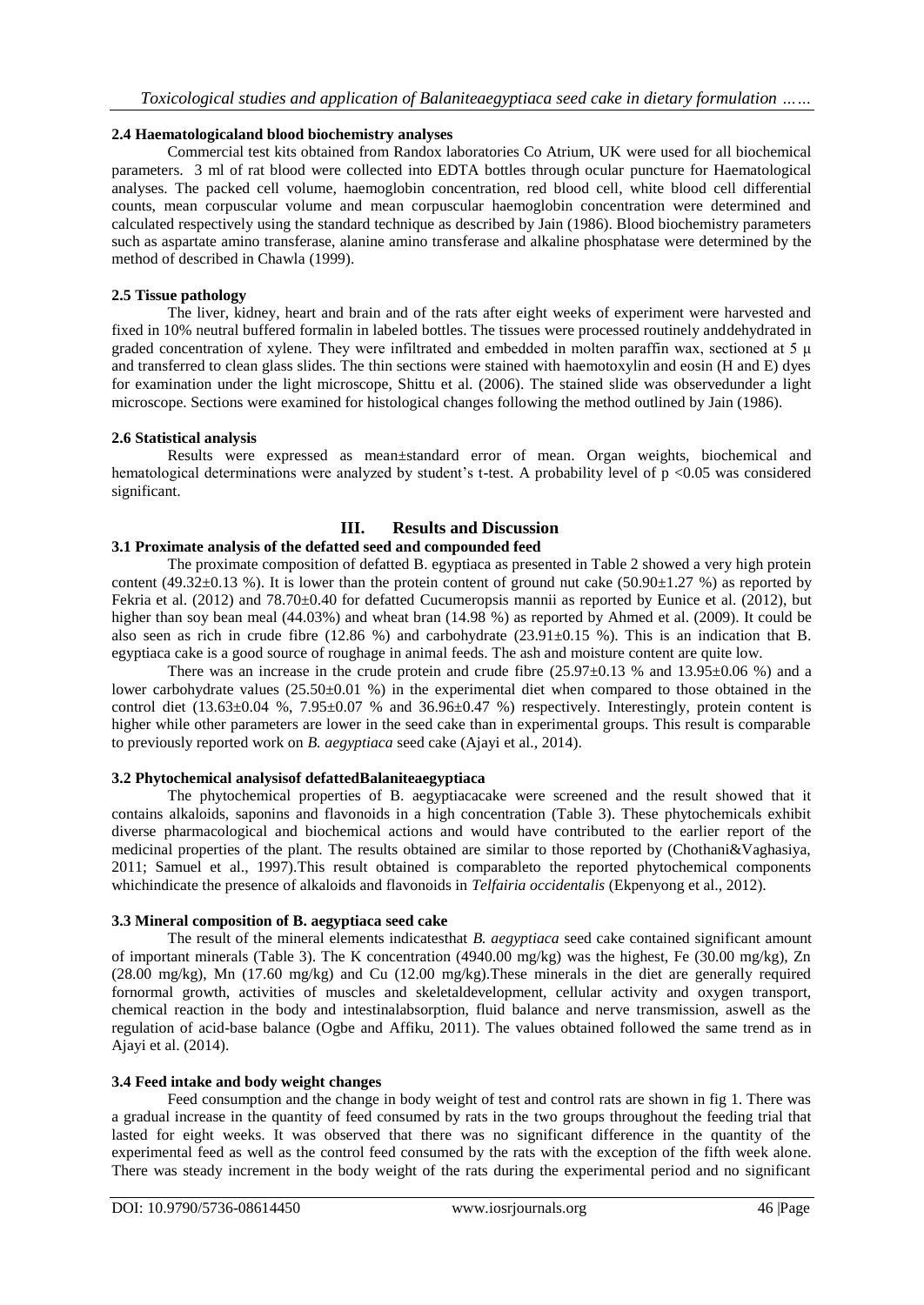differences were noted within and across the groups. From this, it could be seen clearly that the experimental diet was consumed more than the control diet.

#### **3.5 Organ weights**

There was no significant difference in the weight of the liver, kidney, heart and spleen of the control and experimental rats (Fig 2). An average Liver weight of  $4.74\pm0.63$  g was noted for control rats while  $4.51 \pm$ 0.60 g was noted for the test rats. This result obtained is similar to the report given by Vishnu et al. (2010) where the control group was  $4.1\pm0.26$  g and the test group ranged from  $3.94\pm0.94$  g to  $4.01\pm0.31$  g. On the whole, there was no significant difference between the weight of the organs of the test rats and those of the control ( $p \leq 0.05$ ).

#### **3.6 Haematologicaland biochemical parameters**

Table 4 shows the result of haematological analysis of defatted *B. aegiptiaca* seed on rats. The parameters obtained for rats in group A and group B were comparable. WBC concentration in group A  $(6685.71\pm1715.81)$  is significantly different to that of Group B (7077.42 $\pm$ 1210.66). A high value ranging from 8050±330.9 to 8633±513.3 was obtained by Ajayi et al. (2007). Since the haematological parameters obtained from rats fed with partially supplemented *B. aegyptiaca* seed cake compared favorably with the values obtained with the rats fed with normal feed (control group), it indicates that *B. aegyptiaca* seed cake has no advert effect on the blood of the test rats. All serum biochemical parameters did not differ significantly from each other. The values of total protein content of  $6.6\pm0.3$  and  $6.77\pm0.24$  obtained respectively for the two groups (the control and BASC) are lower than those ranging from  $8.81 \pm 0.70$  to  $9.12 \pm 0.30$  as reported by Wilson et al. (2009) on rat fed with crude *B. aegyptiaca* seed oil and Ajayi et al. (2014) on the rat fed with wheat totally replaced with *B. aegyptiaca*. This result indicate that rats in the two groups were not anaemic, had no infection and similar to those reported for healthy rats and related murine species (Ogunsanmi et al., 2002).

#### **3.7 Physical Appearance**

Generally, the rats maintained fine and smooth hairs all trough. Both the control and experimental groups have the normal rats smell. It was important to note that no mortality was recorded throughout the period of this work.

#### **3.8 Effect of total replacement of corn bran with B. aegyptiaca cake rats' body weight**

The effect of total replacement of corn bran with B. aegyptiaca cake on rats' body weight is shown in Fig 1. It was noted that the average final weight per rat is  $121.42\pm3.72$  g and  $117.86\pm3.92$  g respectively for the control and experimental groups. It was also found that the test rat had 63.46 % weight gain while the control rat has 58.82 % weight gain.

#### **3.9 Histopathology**

Histopathology result revealed no major complications and no significant differences on the kidney, heart and brain organs of all the rats in both groups while there is a periportal cellular infiltration by monocellular cell in the liver of experimental rats (table 5). The histopathological results obtained from this study for liver and heart is similar to what was reported on rats fed with wheat totally replaced with *B. aegyptica* seed cake (Ajayi et al., 2014).

# **IV. Conclusion**

Based on the results obtained from this study, it is possible that *B. aegyptiaca* cake could successful be used to totally replaced corn bran in rat diet with other supplements. The high value of protein content suggests that *B. aegyptiaca* seed cake can be utilized as roughage in feed for livestock as well as in food supplements. The phytochemical analyses showed the presence of tannins, flavonoids and alkaloids which ascertain that theseed cakecontains some major compounds that have remarkable biological activities, and might be helpful in preventing various diseases. The seed cake contains mineralelement that are all useful in making the body strong.

*B. aegyptiaca* seed cake did not produce any significant change on haematological and biochemical parameters as well as in the heart and liver of the rats in both groups. The seed cake might be a good additive in feed supplement.

# **Acknowledgement**

The authors wish to acknowledge the Department of Chemistry, Faculty of Science and Veterinary Pathology Department, Faculty of Veterinary, University of Ibadan, Ibadan, Nigeria for making their facilities available for this study.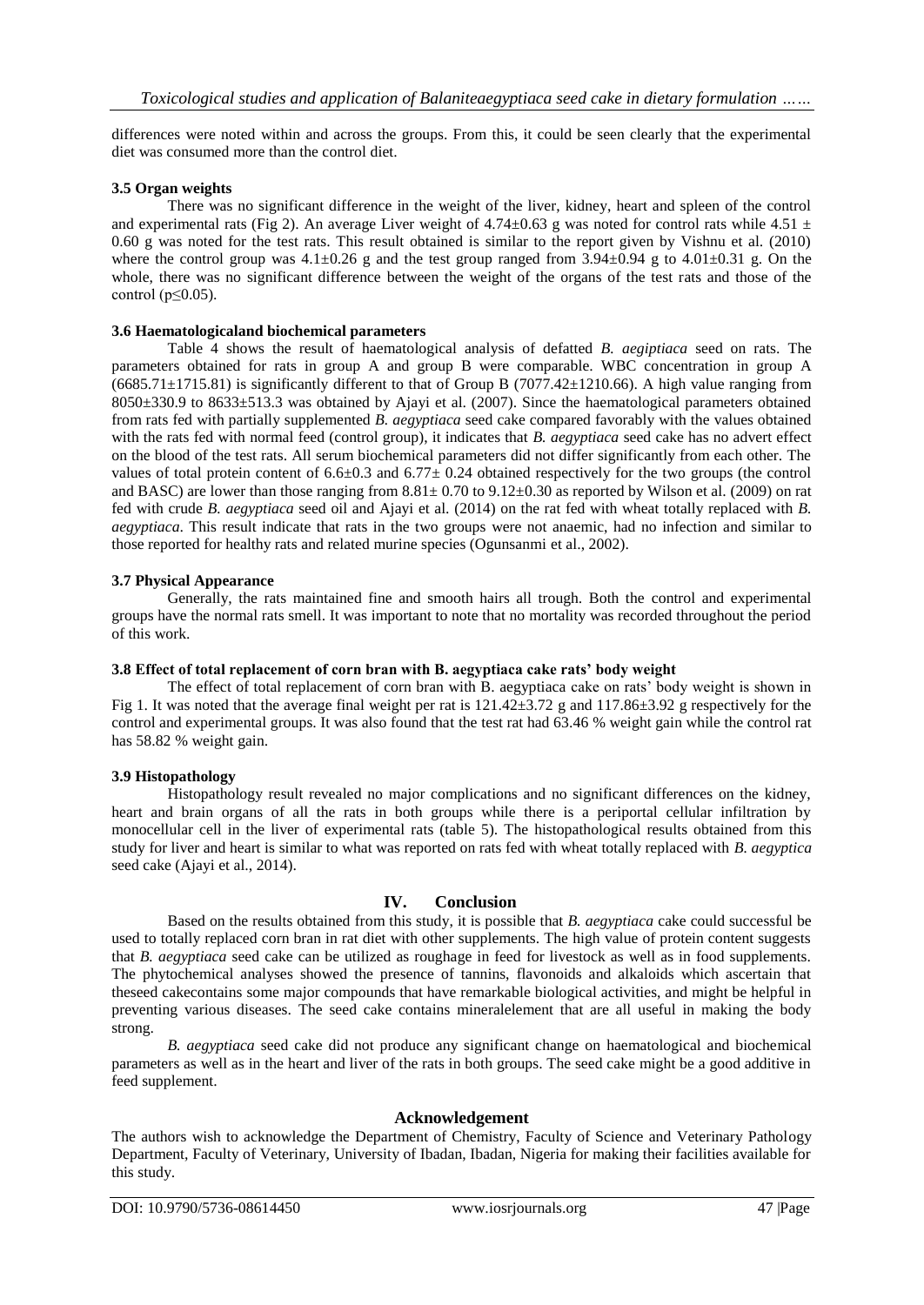| <b>Table 1:</b> Composition of compounded feed used for the experiment |                    |            |         |                |
|------------------------------------------------------------------------|--------------------|------------|---------|----------------|
| Ingredients                                                            | Percentage $(\% )$ | Amount (g) | Control | Corn bran/BASC |
| Maize                                                                  | 40                 | 2800       | 2800    | 2800           |
| Soy beans                                                              | 18.25              | 1277.5     | 1277.5  | 1277.5         |
| Ground nut cake                                                        | 14.6               | 991.2      | 991.2   | 991.2          |
| (DBSC)                                                                 |                    |            |         | 495.6          |
| Corn bran                                                              | 7.08               | 495.6      | 495.6   |                |
| Palm kernel cake                                                       | 7.08               | 495.6      | 495.6   | 495.6          |
| Wheat                                                                  | 7.08               | 495.6      | 495.6   | 495.6          |
| Bone                                                                   | 3.30               | 231        | 231     | 231            |
| Oyster shell                                                           | 2.25               | 157.5      | 157.5   | 157.5          |
| Salt                                                                   | 0.80               | 56         | 56      | 56             |
| Total                                                                  | 100%               | 7000g      | 7000g   | 7000g          |

|  |  |  | <b>Table 1:</b> Composition of compounded feed used for the experiment |
|--|--|--|------------------------------------------------------------------------|
|  |  |  |                                                                        |

| <b>Table 2:</b> Proximate Composition of <i>B. degyptiaca</i> seed cake and compounded diets |                                |                     |                    |
|----------------------------------------------------------------------------------------------|--------------------------------|---------------------|--------------------|
|                                                                                              | <i>B. aegyptiaca</i> seed cake | Control             | Corn bran/BASC     |
| Moisture content                                                                             | $8.45 + 0.03$                  | $10.12 \pm 016$     | $10.51 + 0.03$     |
| Protein content                                                                              | $49.32 \pm 0.13$               | $13.63 \pm 0.04$    | $25.97 \pm 0.13$   |
| Crude fat                                                                                    | $13.92+0.04$                   | $18.24 \pm 0.96$    | $14.16 \pm 0.14$   |
| Crude fibre                                                                                  | $12.89 \pm 0.02$               | $7.95 \pm 0.07$     | $13.95 \pm 0.06$   |
| Ash content                                                                                  | $4.40+0.02$                    | $13.09 \pm 0.17$    | $9.85 + 0.08$      |
| Carbohydate                                                                                  | $23.91 \pm 0.15$               | $36.97 \pm 0.47$    | $39.50 \pm 0.01$   |
| Energy(KJ/100g)                                                                              | 1760.00±1.28                   | $1537.35 \pm 15.83$ | $1637.09 \pm 0.86$ |

Values expressed as means±SD for seven rats per group

Corn bran/BASC: Corn bran totally replaced with *B. aegyptiaca* seed cake

**Table 3:** Phytochemical profile and mineral composition of *B. aegyptiaca* seed cake

| Phytochemical Screening | <b>BASC</b>           |
|-------------------------|-----------------------|
| <b>PARAMETERS</b>       | <b>DESIGNATION</b>    |
| Saponins                | Present               |
| <b>Tannins</b>          | Present               |
| Flavonoids              | Present               |
| Steroids                | Present               |
| Cardiac Glycoside       | Absent                |
| Alkaloids               | Present               |
| Reducing Sugar          | Absent                |
| Phenol                  | Absent                |
| Glycosides              | Absent                |
| Resins                  | Absent                |
| Mineral composition     | Concentration (mg/kg) |
| Na                      | 230.00                |
| K                       | 4940.00               |
| Ca                      | 3390.00               |
| Cu                      | 12.00                 |
| Fe                      | 30.00                 |
| Zn                      | 28.70                 |
| Mg                      | 1930.00               |
| Mn                      | 17.60                 |

**Table 4:** Haematological and biochemical studies of rats fed with control feed and *B. aegyptiaca* seed cake

|                                |                                    | ◡◞▴                                |
|--------------------------------|------------------------------------|------------------------------------|
| Haematological analysis*       | Control group                      | Corn bran/BASC                     |
| PVC(%)                         | $40.29 \pm 1.37$ <sup>t</sup>      | $43.14 \pm 0.69$ <sup>t</sup>      |
| $MCHC$ $(\%)$                  | $13.51 \pm 0.83$ <sup>t</sup>      | $14.36 \pm 0.19$ <sup>t</sup>      |
| MCH (%)                        | $6.48 \pm 0.50$ <sup>t</sup>       | $7.41 \pm 0.11$ <sup>t</sup>       |
| $MCV$ $(\%)$                   | $6685.71 \pm 1715.81$ <sup>t</sup> | $7077.42 \pm 1200.66$ <sup>t</sup> |
| $Hb$ (mg/dl)                   | $62.17 \pm 2.52$ <sup>t</sup>      | $58.21 \pm 4.63$ <sup>t</sup>      |
| RBC $(10^6\text{/ml})$         | $20.85 \pm 0.79$ <sup>t</sup>      | $19.38 \pm 0.35$ <sup>t</sup>      |
| $WBC (10^3/ml)$                | $33.53 \pm 1.11$ <sup>t</sup>      | $33.28 \pm 0.26$ <sup>t</sup>      |
| Lymplocyte $(\%)$              | $70.14 \pm 6.49$ <sup>t</sup>      | $71.71 \pm 5.68^t$                 |
| Neutrophil (%)                 | $28.00\pm6.53$ <sup>t</sup>        | $24.29 \pm 5.87$ <sup>t</sup>      |
| Monocyte $(\%)$                | $1.71 \pm 0.56$ <sup>t</sup>       | $1.86 \pm 0.95$ <sup>t</sup>       |
| Eosinophil (%)                 | $2.14 \pm 0.50$ <sup>t</sup>       | $2.14 \pm 1.07$ <sup>t</sup>       |
| Platelets(cells/cu.mm) $x10^6$ | 125285.71±5831.51                  | 107142.86±31845.60                 |
| Biochemical analysis*          |                                    |                                    |
| TP(g/dl)                       | $6.6 \pm 0.30^t$                   | $6.77 \pm 0.24$ <sup>t</sup>       |
| $ALB$ (g/dl)                   | $3.63 \pm 0.26$ <sup>t</sup>       | $3.9 \pm 0.1$ <sup>t</sup>         |
| $GLB$ (g/dl)                   | $2.86 \pm 0.15$ <sup>t</sup>       | $2.81 \pm 0.14$ <sup>t</sup>       |
| AL/GLB                         | $1.17 \pm 0.06$ <sup>t</sup>       | $1.33 \pm 0.47$ <sup>t</sup>       |
| AST (g/l)                      | $39.00 \pm 1.00$ <sup>t</sup>      | $41.33 \pm 0.58$                   |
| ALT(g/l)                       | $26.67 \pm 0.58$ <sup>t</sup>      | $29.66 \pm 0.58$                   |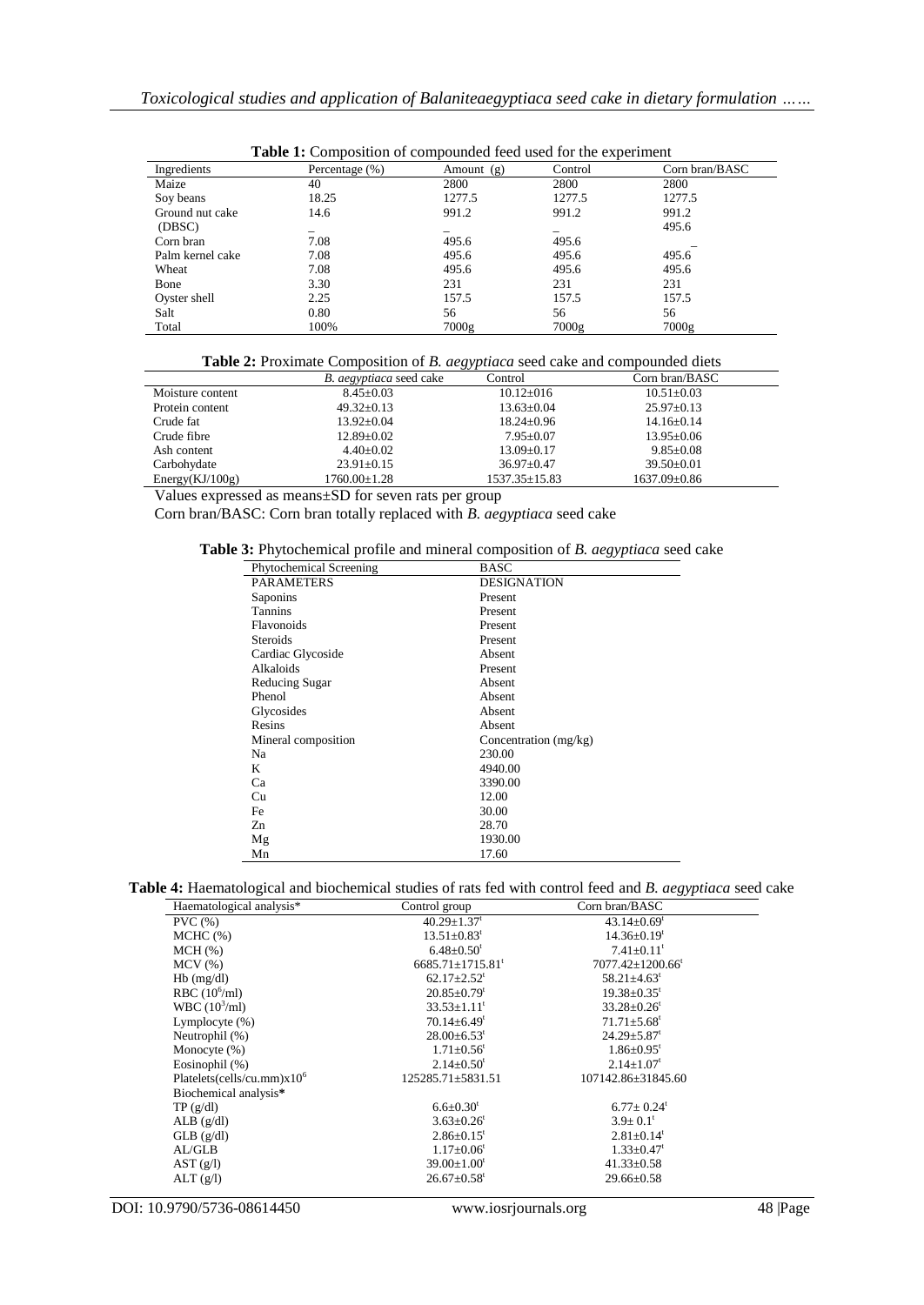*Toxicological studies and application of Balaniteaegyptiaca seed cake in dietary formulation ……*

| ALP(g/l)   | $81.33 + 3.51$ <sup>t</sup>  | $81.33 \pm 6.02^t$ |
|------------|------------------------------|--------------------|
| Urea       | $16.00 + 1.00$ <sup>t</sup>  | $16.00+0.00t$      |
| Creatinine | $0.67 \pm 0.01$ <sup>t</sup> | $0.60 \pm 0.00^t$  |

Values in the same row with the same superscripts are not significantly different at (P< 0.05)  $Hb = Haemoglobin, concentration (g %); PCV = Packed cellvolume (%); RBC = Red Blood$ 

Cell Counts; WBC = White Blood cellcount  $(x10^3/\text{mm}3)$ ; MCV = Mean Corpuscular Volume (fl),

MCH = Mean Corpuscular Haemoglobin (%); MCHC = Mean Corpuscular Haemoglobin

Concentration (%); AST- Aspartate aminotransferases; ALT- Alanine aminotransferases,

 $ALP = Alkaline phosphatase$ ;  $ALB = Albumin$ ;  $GLB = Globulin$ ;  $ALB/GLB = Albumin - Globulin$ ; ratio; TP = Total Protein

| <b>Table 5:</b> Pathology examination of rat tissues |                   |                                             |  |
|------------------------------------------------------|-------------------|---------------------------------------------|--|
| <b>Tissue</b><br>Corn bran/BASC<br>Control           |                   |                                             |  |
| Kidney                                               | No visible Lesion | No visible lesion                           |  |
| Heart                                                | No visible Lesion | No visible Lesion                           |  |
| Liver                                                | No visible lesion | There is infiltration by mono-cellular cell |  |



**Fig 1:** A chart showing the weekly body weight of the rats fed with corn bran totally replaced with *B. aegyptiaca* seed cake and the control.